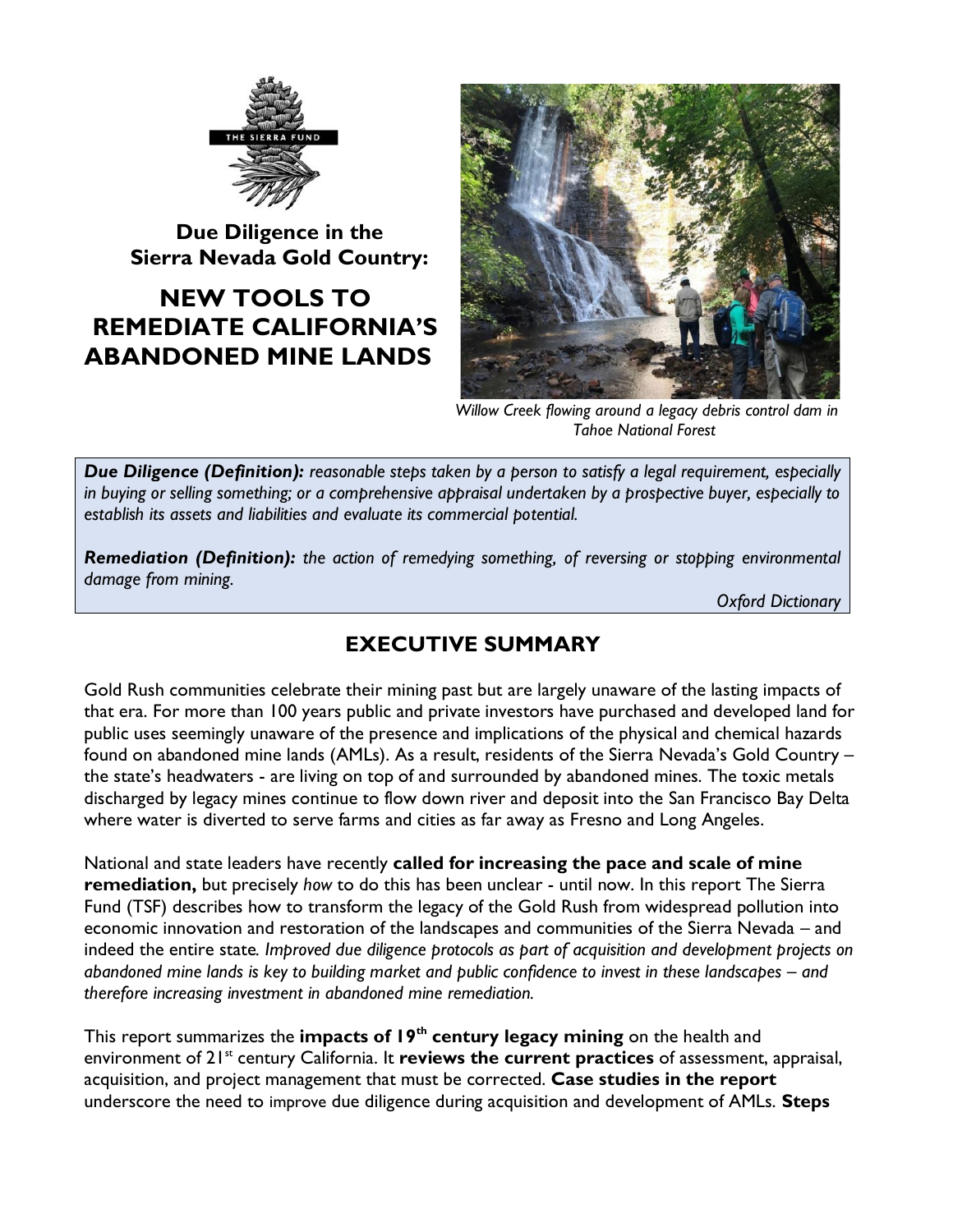**that can** be taken immediately to protect public health and restore significant lands, forest, and rivers by galvanizing the cleanup of legacy mines **are described**. It proposes two overarching actions to increase the pace and scale of mine remediation:

#### **Action #1: Improve Due Diligence Protocols on AMLs**

TSF is calling for improved assessment prior to activities on AMLs and areas downstream of these legacy mine lands. This will build public and private market confidence to invest in these landscapes – and increase public support for and private investment in abandoned mine remediation.





Current practices fail to incorporate the history of what happened on the land as part of the assessment and appraisal process. This report describes a new approach to "due diligence" when considering acquisition or development projects on AMLs. This new methodology prevents mistakes during acquisition and project permitting and minimizes expensive complications. It clarifies liability for chemical and physical hazards and identifies appropriate end-use(s) before acquisition and permitting even begins. It provides Tribal organizations with new opportunities to secure and restore important cultural resources. It incentivizes rivers, forests and meadows impacted by legacy mines to be remediated and managed. The report outlines the elements of TSF's Due Diligence Protocol:

**Cultural Evaluation to Inform Assessment:** TSF's approach to Informed Assessment of an AML property starts with a clear understanding of what happened previously on the site such as documenting what mining techniques were used, and mapping where rock was crushed, or mercury was used in gold recovery. Identification of mine features and understanding of site operations from the *Cultural Evaluation* must direct and inform environmental sampling and analysis associated with the *Hazards Assessment*. This includes any pre-mining cultural resources that may still be present. Best management practices and technologies for assessment are described.

**Collaboration with Stakeholders:** Because lands with abandoned mines are damaged, complex properties, they require expertise to assess and manage. Engaging partners with appropriate skills makes the project more successful. Consulting historic Tribes whose ancestral lands are within the scope of the project *early in the process* is an important step to ensure cultural resource protection and engender cooperation. Their knowledge and engagement is vital to any effort to imagine and implement new opportunities for this landscape where now there are AMLs. When working with non-profit or tribal organizations, a clear and specific agreement early in the process spelling out expectations and responsibilities must be a top priority.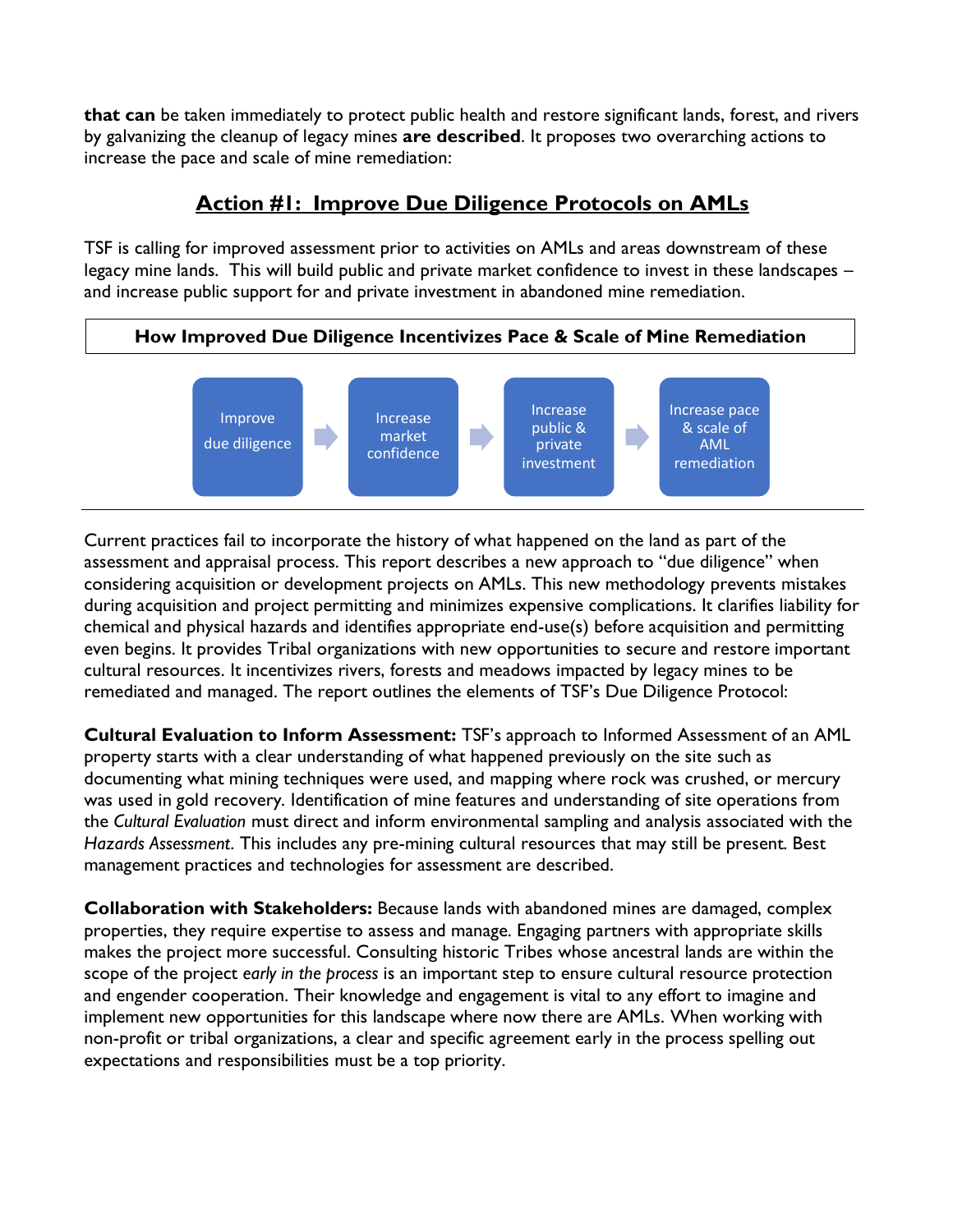**Informed Appraisal Reflects Realistic Potential Uses:** An appraisal of land in the Gold Country needs to *incorporate the cost to remediate* chemical and physical hazards into the appraisal process. To understand the highest and best use of the property, and therefore identify appropriate comparable sales for appraising the value of the property, new standards and protocols are required. New training and licensing requirements may be required as well.

**Informed Acquisitions & Project Design Clarifies Liability:** Clarifying risk to the public and understanding liability issues is primary on AMLs. Structure purchase agreements to reflect the specific interests of each party. Assessment must inform project design and permitting on AMLs.

#### **TSF's Due Diligence Protocol**



### **Action #2: Enact Policies to Increase Pace & Scale of Mine Remediation**

Abandoned mine lands are dangerous. Yet, there are presently few real incentives to remediate the AMLs that compromise hundreds of thousands of acres of California's Gold Country – a region that serves as the state's primary source of water. The report outlines a suite of actions needed to increase the pace and scale of mine remediation:

**Build Support for Mine Remediation:** Leaders at every level should *call for action now to transform lands with toxic abandoned mines into clean, safe and productive properties that benefit the community.* The state should implement actions to address AMLs proposed in the 2020 report by the California Legislative Analyst Office. The 2021 Presidential Executive Order calling for increasing abandoned mine remediation should facilitate coordination around this topic with federal partners. Conservation groups, business leaders and public health advocates must join this call for action.